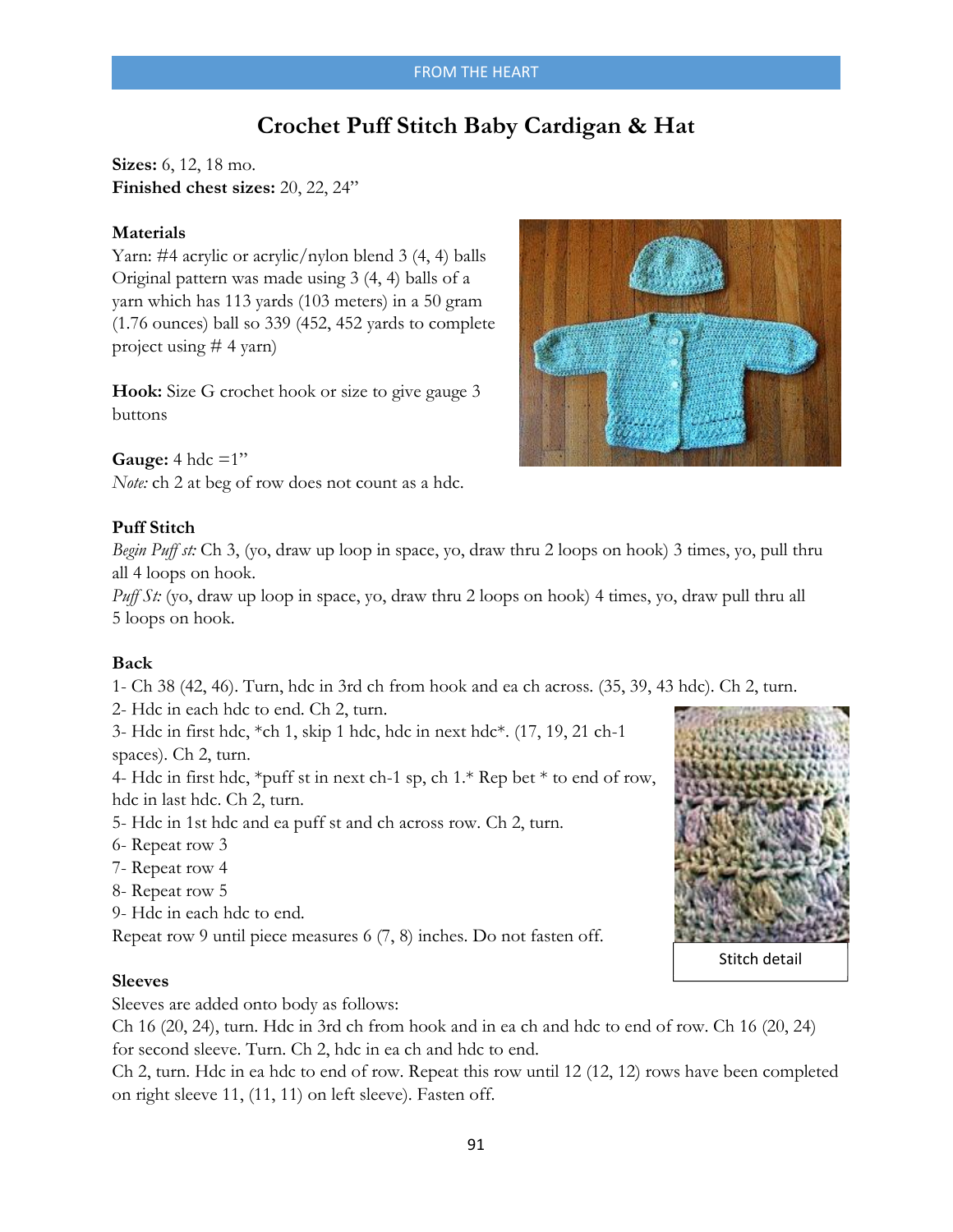## **Right and left front (made the same)**

Ch 19 (21, 23), turn. Hdc in 3rd ch from hook and ea ch to end (17, 19, 21 hdc). Work as for back to beginning of sleeve, having 8 (9, 10) ch-1 spaces on row 3. When piece measures same as back to underarm, ch 16 (20, 24), turn. Hdc in 3rd ch from hook and ea ch and hdc to end (31, 37, 41 hdc). Repeat this row until 8 (8, 8) rows have been completed, end at sleeve edge.

*Begin neck shaping:* Ch 2, turn. Hdc across 25 (30, 34) hdc, leaving 6 (7, 8) hdc unworked. Ch 2, turn. Hdc in ea hdc to sleeve edge. Work 2 (2, 3) more rows. Fasten off.

## **Finishing**

With right sides facing, join shoulder seams with sl st, working into back loop of hdc only.

**Cuffs:** With right side facing, join yarn with sl st to first hdc. Ch 1, sc in end of ea row across edge of sleeve (25 sc).

6 mo. size: Ch 1, turn, sc in first sc, \*sc dec across next 2 sc, sc in next sc\*. Rep across row.

12 and 18 mo. sizes: Ch 1, turn, sc in first sc, \*sc decrease across next 2 sc, sc in next 2 sc.\* Rep across row. Ch 1, turn. Work 2 more rows sc.

Fasten off. Join underarm and sleeve seams.

#### **Front bands:**

*Left side:* With right side facing, join yarn with sl st to top of neck. Ch 1, work 34 (38, 42) sc along edge. Ch 1, turn. Sc in ea sc to end of row.

*Buttonhole row:* (buttonholes are made on both sides, allowing for placement of buttons for boy or girl. Sew the button over the buttonhole as necessary).

Ch 1, turn, sc in first sc, (ch 2, skip 2 sc, sc in next 5 sc) three times. Sc to end of row. Ch 1, turn, sc to end. Repeat 1st row once more. Fasten off.

*Right side:* Join yarn at bottom edge, work same as for left front, matching buttonholes.

*Neck edge:* With right side facing, join with sl st at front edge. Ch 1, 4 sc across front band, 17 (19, 21) sc across right front neck, 1 sc in ea st across back, 17 (19, 21) sc across left neck, 4 sc across front band. Ch 1, turn. Sc in ea sc around neck. Repeat this row once more. Fasten off.

## **Hat**

Beginning at top, ch 10, join with sl st to form a ring.

Ch 2, work 10 dc in ring. Join with sl st to top of beg ch 2.

1- Ch 2, 2 hdc in ea dc around (20 hdc). Join with sl st to top of beg hdc.

2- Ch 2, hdc in first hdc,  $2$  hdc in next hdc,  $*$  hdc in next hdc,  $2$  hdc in join with sl st to first hdc. (30 hdc)

3- Ch 2, hdc in first 2 hdc, 2 hdc in next hdc, \*hdc in next 2 hdc, 2 hdc in next hdc)\* around, join with sl st to first hdc. (40 hdc) 4- Ch 2, hdc in first 3 hdc, 2 hdc in next hdc, \*hdc in next 3 hdc, 2 hdc in next hdc)\* around, join with sl st to first hdc. (50 hdc) 5- Ch 2, hdc in first 3 hdc, 2 hdc in next hdc, \*hdc in next 4 hdc, 2 hdc in next hdc)\* around, join with sl st to first hdc. (60 hdc)